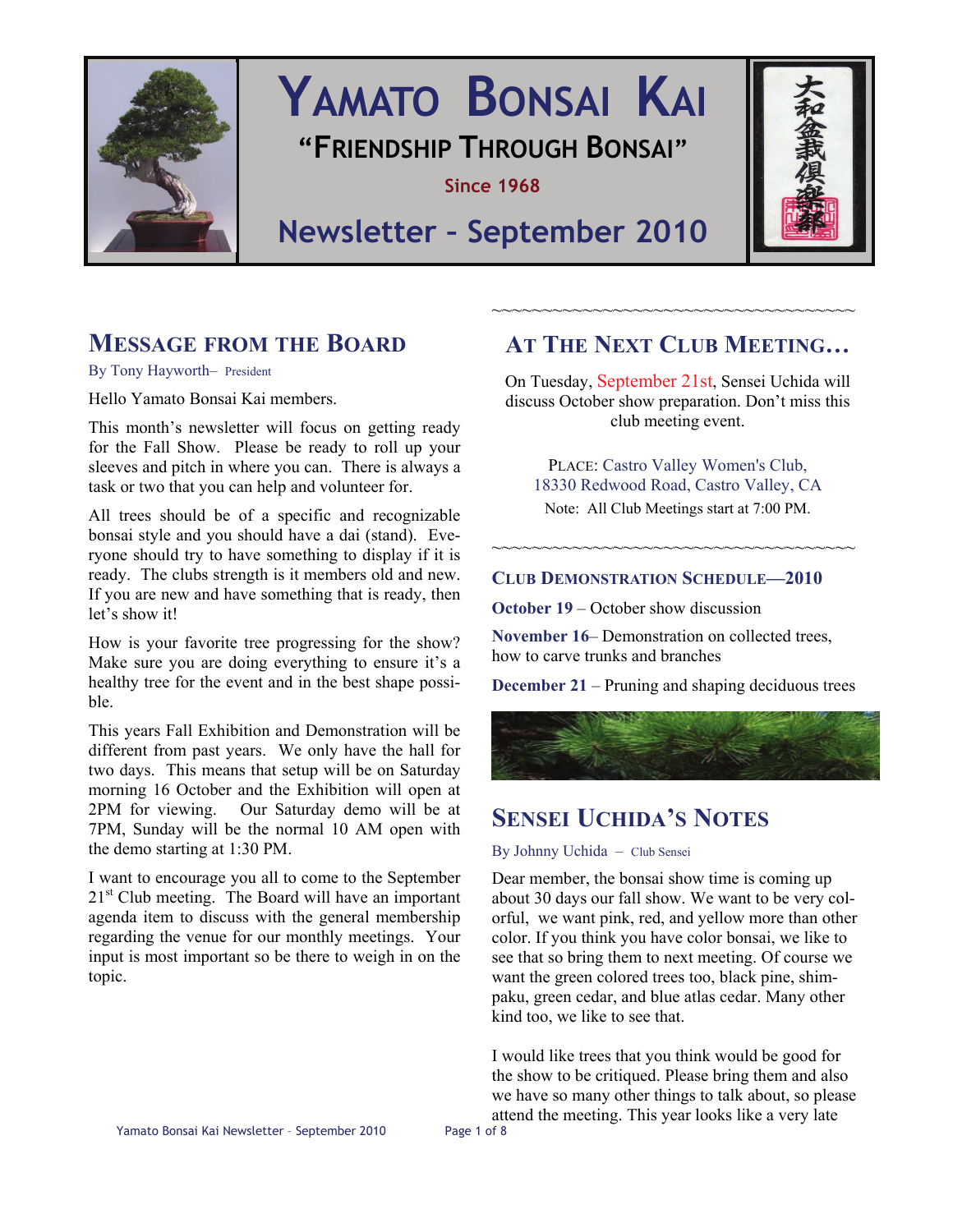summer so something. Watch out for Indian summer you have to watch your watering, especially show trees need very special care. For deciduous tree no more fertilizer but for evergreen trees. If they need a little green just give them a little bit Miracle Gro, then water good. Please don't give too much Miracle Gro.

Sometimes on very hot days watering is very important so watering I leave up to you. Especially maples don't let them burn. I will see you at the meeting.

~~~~~~~~~~~~~~~~~~~~~~~~~~~~~~~~~~~~

# **YAMATO FALL SHOW UPDATE**

By Michael Butler-Show Chairman

The 39th Annual Yamato Bonsai Show is only weeks away, even less by the time you all read this.

I have been in contact with Sensei and have been requested to advise everyone that it is time to start bringing in your show trees for approval. Please bring them either to Grove Way or to the coming meeting on September 21st. This meeting has been set aside for show tree critiquing.

We will also have a signup sheet at the meeting for everyone to list the variety of tree they are planning on displaying this year. This will make it easier for Sensei to determine which trees he needs to prepare.

If you have not received tickets for sale or need more please contact Karen Paulos. Remember, this is the only fundraiser that we as a club conducts each year. So please sell or purchase as many tickets as you can. Besides the demo trees this year are fantastic. Sensei has out done himself on the material.

Dennis Hawkins who will have tags and inventory control sheets available at the next meeting for the Plant Sale. It is up to each member that has plants for sale to tag each tree and to complete the inventory control sheet. The club gets 20% of each item sold. You may also make your item a donation to the club if you so wish. Items in the plant sale do not have to be trees though they must be Bonsai related.

Thee Kole is requesting contact from members as soon as possible if they will donate trees or Bonsai related items (tools, books, magazines, pots etc). Again, this year the silent auction be a 100% donation to Yamato Bonsai Kai. If needed Dave Barron will have donation forms available at the show.

If you have trees that are too big for your vehicle or trees that you cannot handle by yourself please contact Richard Paulos at least two weeks prior to the show, October 1st is the last day. We need this lead time to schedule a route for Richard.

We hope everyone will donate some small (or big) item for the raffle after each demo. We are hoping for about 20 to 25 items each day. Please let Jack Ellis know if you are planning on donating items.

As of September 3rd we have 3 people signed up for the workshop. We have room for 9 more. The workshop is on Sunday from 8AM to 11 AM. We can accommodate 10-12 people, so if you are planning on taking the workshop contact me as soon as you can. The cost is the same as last year \$75. We need payment as soon as possible to reserve your spot.

The signup sheets will be available at the September meeting for those that have not signed up yet. I know a lot of you automatically help but by signing the sheets takes a lot of stress off me.

I want to thank all of you for the support you have given me as YOUR show chairman.

If anyone has questions or suggestions please contact me.

Thanks again and see you at the September meeting.

~~~~~~~~~~~~~~~~~~~~~~~~~~~~~~~~~~~~

# **Bonsai Basic**

By Noah Hanna

It's hard to believe it's September already. We're only a month away from the fall show. Things will be slowing down in the growing cycle but don't hang up your watering nozzle just yet.

Deciduous trees should be changing colors soon, but the way the weather has been going this year who knows how things will go? I woke up last night to the sound of rain but today it's clear and warm out.

Don't take anything for granted, you should be checking your trees daily. Don't assume a light shower means your tree is "watered", and don't assume that mild fall weather means you should keep watering like it's summertime. The only way to be sure is to get out and check all your trees, pick it up and see if it's heavy with saturated soil and stick a finger or a chopstick into the soil to see if it the roots are getting water.

Deciduous trees should be getting little or no Nitrogen so they can properly go dormant. Evergreens are a little more flexible, but you should not fertilize them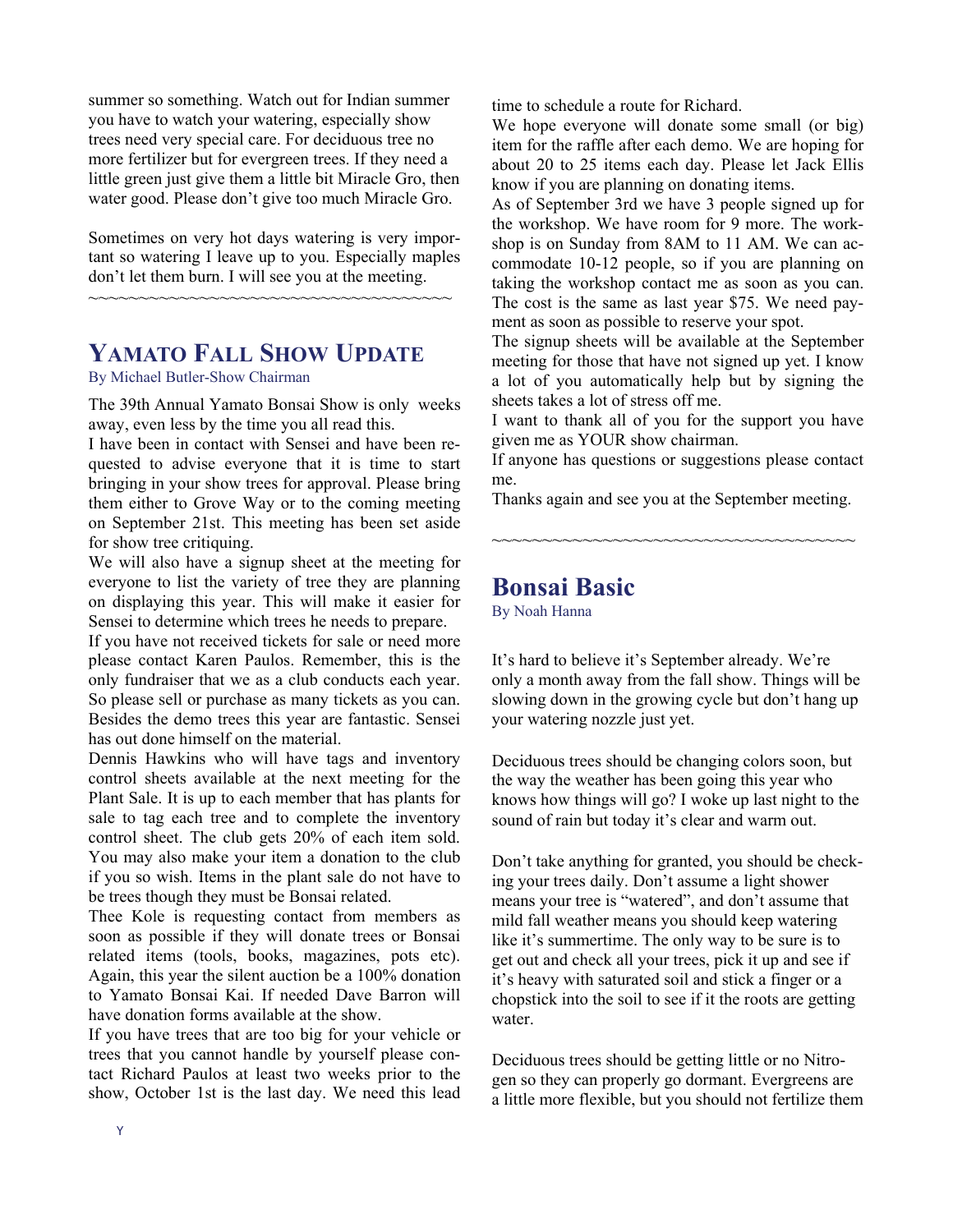heavily as they approach dormancy.

Now is your last chance to provide proper care for your show trees. Make sure they're not lacking water or exposed to strong winds, sun, etc that will stress them prior to the show. If you aren't sure what you should be doing with your show tree make sure to talk to an experienced member. If you haven't brought your tree in to be critiqued make sure to bring it in to the meeting or into Grove Way nursery.

~~~~~~~~~~~~~~~~~~~~~~~~~~~~~~~~~~~~

# **NEWBY NEWS**

#### By Dennis Hacker

Here I was, proud as anything about my Shohin Olive tree. It looked beautiful to me. A little darker on the limbs than I remembered, but it was a little older and I thought it was aging. My friend, Ralph, came over to the house for a party and as he looked, he asked why the tree was turning black! I picked it up and lo and behold, it was black! Not only were the limbs black, but so were the leaves. What could it be? I found out it was scale insects!

#### **What are Scale insects?**

Scale insects are quite old as a species. They look like little shields of either black or brown. I found out that the blackness was due to them defecating/poohing and boy did I have a lot of them on the trunk and limbs. The following is from Wikipedia: 'Scale insects are in the order of Hemiptera and in the superfamily Coccoidea. It is estimated that there are over 8000 species of scale insects.



#### **Ecology**

Most scale insects are [parasites](http://en.wikipedia.org/wiki/Parasite) of [plants](http://en.wikipedia.org/wiki/Plant), feeding on [sap](http://en.wikipedia.org/wiki/Sap) drawn directly from the plant's vascular system. A few species feed on fungal mats and [fung](http://en.wikipedia.org/wiki/Fungi)i, e.g., some species in the genus *Newsteadia* in the family Ortheziidae. Scale insects vary dramatically in their appearance from very small organisms (1–2 mm) that occur under wax covers (some look like oyster shells), to shiny pearl-like objects (about 5 mm), to creatures covered with mealy wax. Adult female scales are almost always immobile (aside from [mea](http://en.wikipedia.org/wiki/Mealybug)[lybugs](http://en.wikipedia.org/wiki/Mealybug)) and permanently attached to the plant they have parasitized. They secrete a [waxy](http://en.wikipedia.org/wiki/Wax) coating for defense; this coating causes them to resemble , hence the name.

Scale insects feed on a wide variety of [plants](http://en.wikipedia.org/wiki/Plant), and many scale species are considered [pests](http://en.wikipedia.org/wiki/Pest_(animal)). Some types are economically valuable, such as the [Polish cochi](http://en.wikipedia.org/wiki/Polish_cochineal)[neal](http://en.wikipedia.org/wiki/Polish_cochineal), and [lack scales](http://en.wikipedia.org/wiki/Lac_scale). Scale insects' waxy covering makes them quite resistant to [pesticides,](http://en.wikipedia.org/wiki/Pesticide) which are only effective against the first-[instar](http://en.wikipedia.org/wiki/Instar) [nymph](http://en.wikipedia.org/wiki/Nymph_(biology)) *crawler* stage. However, scales are often controlled with [horti](http://en.wikipedia.org/wiki/Horticultural_oil)[cultural oils](http://en.wikipedia.org/wiki/Horticultural_oil), which [suffocate](http://en.wikipedia.org/wiki/Suffocation) them, or through biological control.

Scale insects sometimes live symbiotically with ants.

### **Description**

Female scale insects, unusually for Hemiptera, retain the immature external morphology at sexual maturity [\(neoteny](http://en.wikipedia.org/wiki/Neoteny)). Adult males have wings but never feed and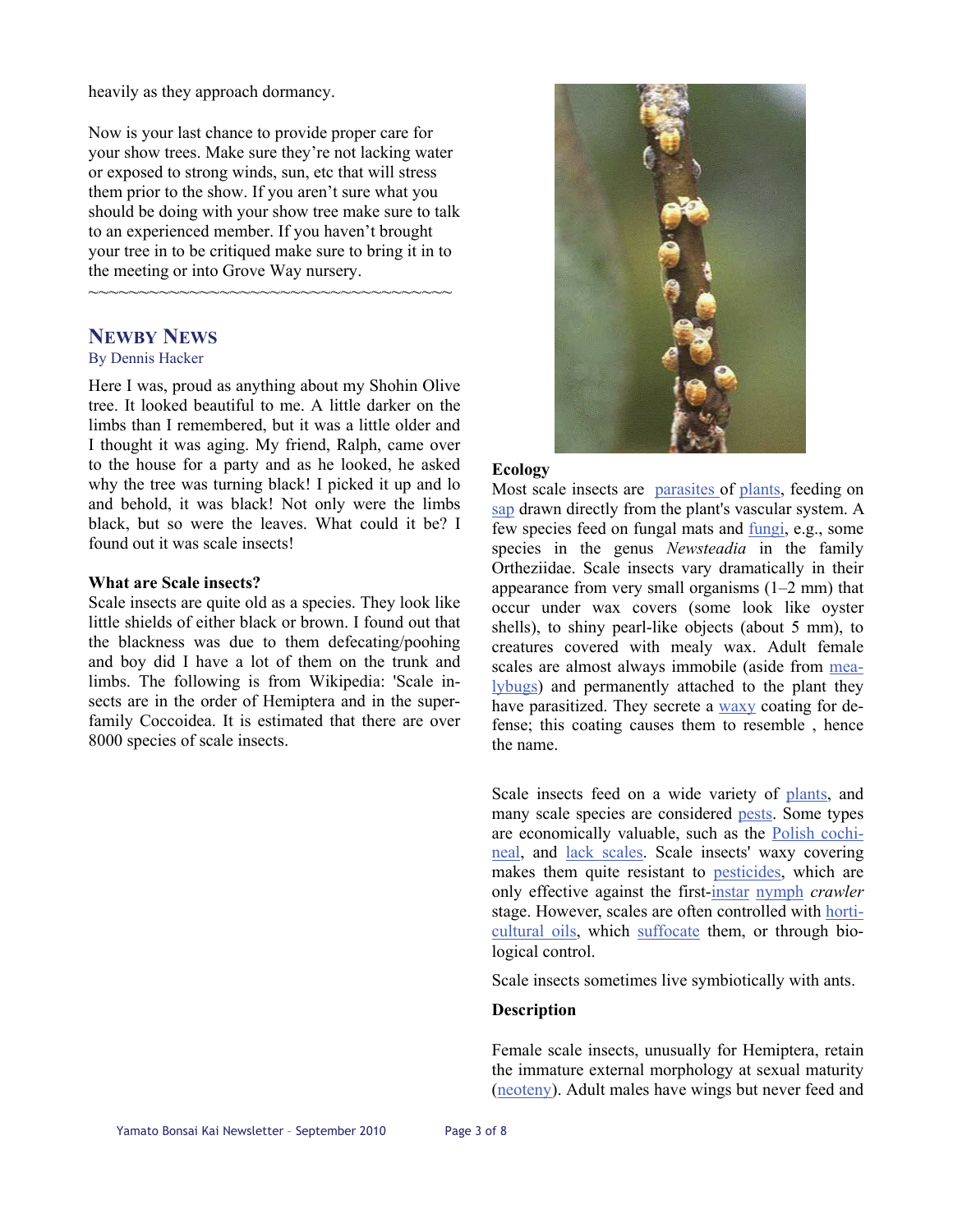die within a day or two. Male scale insects are unusual in possessing only one pair of wings, thus making them resemble [true flies](http://en.wikipedia.org/wiki/Fly) (Diptera), though they lack the [halteres](http://en.wikipedia.org/wiki/Haltere) (rudimentary hind wings) seen in flies, and have tail filaments, which do not occur in flies. The specifics of their reproductive systems vary considerably within the group, including [hermaphro](http://en.wikipedia.org/wiki/Hermaphroditism)[ditism](http://en.wikipedia.org/wiki/Hermaphroditism) and at least seven forms of [parthenogenesis](http://en.wikipedia.org/wiki/Parthenogenesis).'

Here is some information from the University of Rhode Island Landscape Horticultural newsletter:

"Scale insects feed on plant sap. They have long, threadlike mouthparts (stylets) which are six to eight times longer than the insect itself. Scale feeding slowly reduces plant vigor; heavily infested plants grow poorly and may suffer dieback of twigs and branches. An infested host is occasionally so weakened that it dies. Scales often secrete a sticky honeydew which is attractive to wasps and ants and which supports the growth of black sooty molds.

#### **Control:**

Scale insects are generally controlled by natural enemies, including tiny parasitic wasps and predators such as ladybugs. It is very common for ladybugs to move onto a plant with a growing scale infestation; before deciding upon treatment, look for adult and immature ladybugs on your plants. Dormant oil treatments can be used against almost all scale problems and are generally applied in very early spring, before bud break. Summer oils can also be very effective against most scales, but as with dormant oils, some plants are sensitive to these treatments. Check labels to make sure your plant is not harmed by the oil treatment you are considering. Most other insecticides, including insecticidal soaps, can be used only against the mobile crawler stage of scales since adult scales are protected from insecticides by a waxy covering. These treatments are very effective, but must be carefully timed as crawlers are only active for a limited period.



### **Armored Scales**

#### **(Homoptera: Diaspididae)**

Scale insects can be roughly divided into two groups: armored scales and soft scales. Armored scales secrete a protective cover over their bodies. Most species of armored scales overwinter as eggs beneath the female cover. In spring, these eggs hatch into tiny mobile crawlers which migrate to new feeding sites. The crawlers settle after a few days, insert their mouthparts in the plant, and begin to feed. Soon they secrete a protective cover and lose their legs. Large populations can build up before plants begin to show visible symptoms. Our most common armored scale pests are described and illustrated below.

### **San Jose Scale** *(Quadraspidiotus perniciousus)*

Mature scales are circular, slightly convex and smoky black. They are about 2 mm (l/l6 inch) long. A conspicuous, dark gray, concentric ring is visible under a magnifying glass. San Jose scale is perhaps the most widely distributed and most destructive scale insect pest of fruit trees, shade trees and ornamental shrubs in the United States. Over 60 host plants are known, including apple, pear, peach, cherry, ash, poplar, lilac, elm, willow, pyracantha and cotoneaster. There are at least three generations a year; broods often overlap, making treatment of crawlers difficult. Both dormant oils and summer oils are effective.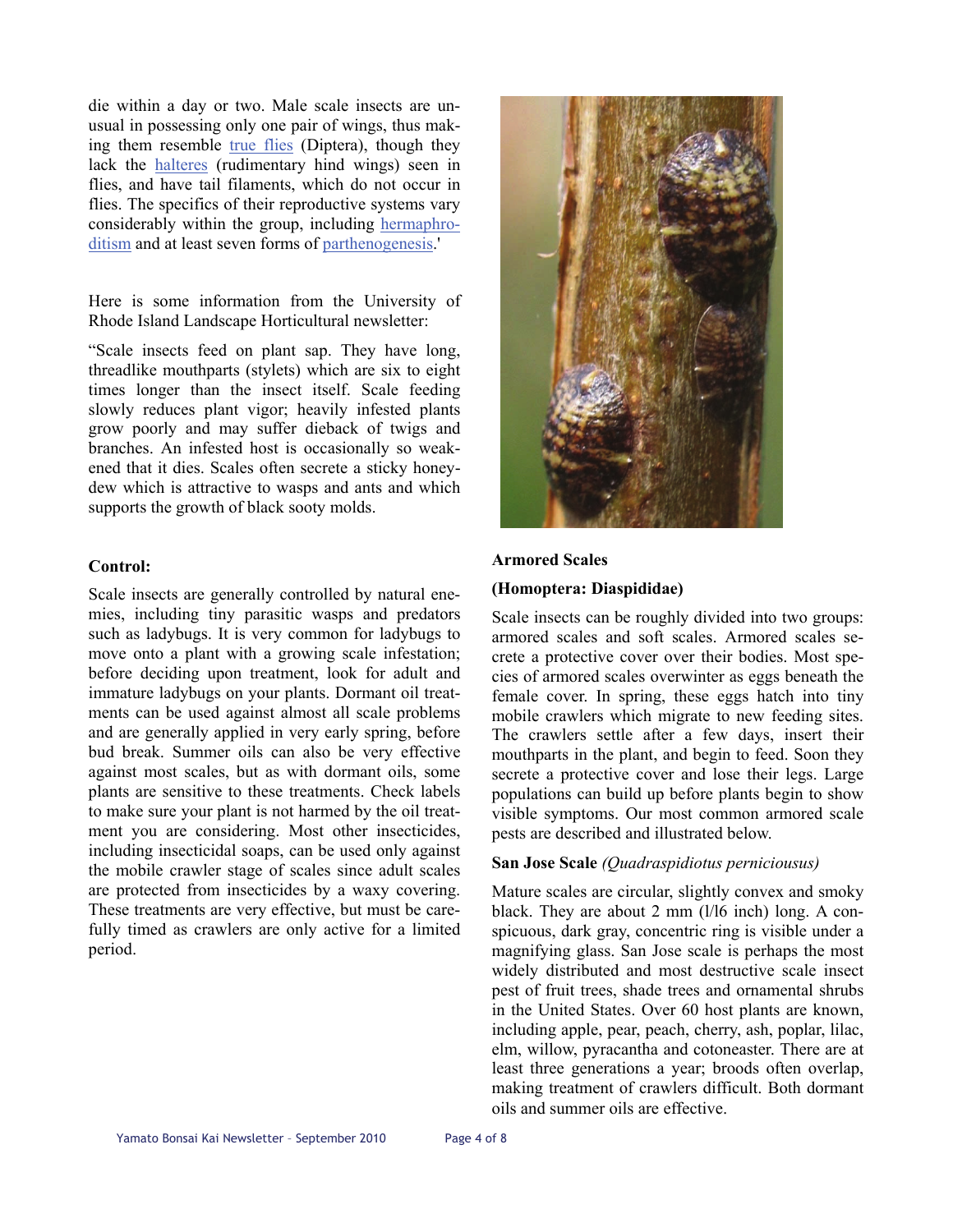### **Oystershell Scale** *(Lepidosaphes ulmi)*

These scales are shaped like the shell of an oyster. They are chestnut to dark brown, sometimes with lighter transverse bands. Infested twigs are often completely encrusted with scales. This is a common and destructive pest of over l20 different species of fruit trees, shade trees, and woody ornamental shrubs. Hosts include apple, lilac, dogwood, boxwood, birch, elm, sycamore, viburnum and many others. Eggs hatch in late May. Use a dormant spray in April or treat crawlers between late May and mid-June.

### **Pine Needle Scale** *(Chionaspsis pinifoliae)*

Mature scales are pure white and shaped like oyster shells. Pine needle scales are common and serious pests of ornamental pines and various spruces. Less preferred hosts include hemlock and fir. Ornamental plants, Christmas tree plantations and nursery stock are more frequently infested than forest trees. In heavy infestations, needles may be completely whitened by a continuous layer of scales. Use dormant or summer oils against adults or treat crawlers when lilacs are in bloom.

**Euonymus Scale** *(Unaspis euonymi)* I just figured out that this is what is making my Euonymus sick!!!!

Females are pear-shaped and blackish-brown. Males are elongate and white. This is a common and serious pest of evergreen euonymus, often causing defoliation and dieback. Pachysandra and bittersweet are also suitable hosts. There are two generations per year. Crawlers are active in early June and mid-July. Avoid use of *Euonymus japonica*, a highly susceptible species. Watch for a small black ladybug with 2 red spots which often provides good control of this scale.

**Juniper Scale** *(Carulaspis juniperi)* 

Females are round and dirty-white with yellow centers. Under a magnifying glass they resemble miniature fried eggs. Males are also white, but smaller and narrower. Hosts include junipers, arborvitae, incense cedar and cypress. Crawlers are active mid-June to early July.

### **Hemlock Scales** (*Abgrallaspis* spp.)

We have two species of hemlock scale--one is round and the other oblong. Both are brown and found on the undersides of needles of hemlock and occasionally on other conifers. These scales are usually effectively controlled with biological controls, but dormant or summer oils may be used when needed.

# **Soft Scales**

# **(Homoptera: Coccidae)**:

In general, soft scales are larger and more convex than armored scales. Many resemble miniature tortoise shells. Soft scales usually cover themselves with wax, but they lack the detachable protective cover for which armored scales are named. Most soft scales overwinter as immature, fertilized females. In spring they resume feeding, mature and lay eggs. These hatch into tiny crawlers. After locating suitable feeding sites, crawlers settle and begin feeding. Some species lose their legs once they've settled; others retain legs and are able to crawl short distances to find suitable overwintering sites in the fall. Except for those soft scales which infest indoor plants, most have only a single generation per year at our latitude. Our most common soft scale pests are described and illustrated below:

### **Magnolia Scale** *(Neolecanium cornuparvum)*

Our largest scale insect, this species reaches 12 mm (1/2 inch) in length. Color ranges from dark brown to pink-orange and older scales are covered with a white waxy powder. This scale produces large amounts of honeydew and sooty mold. Treat with dormant oil in April or treat crawlers in October with two treatments seven to ten days apart.

### **Fletcher Scale** *(Parthenolecanium fletcheri)*

Mature scales are dark brown, shiny and very convex. Arborvitae and yew are the most frequently attacked hosts, but pachysandra and Eastern red cedar are also susceptible. Honeydew excreted by the scales supports unsightly, sooty molds. There is one generation per year with crawlers active in late June through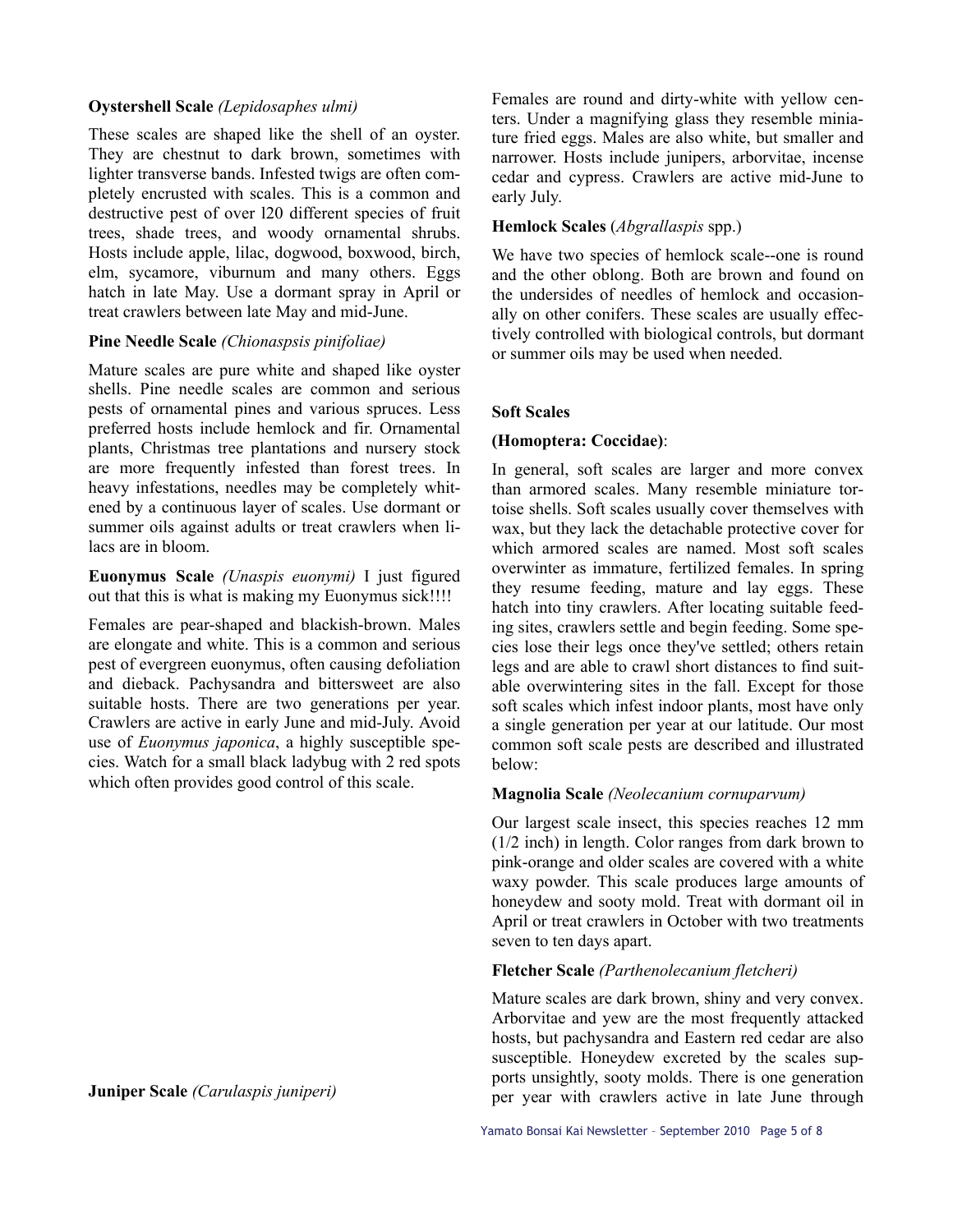early July. There are several effective parasites which are best conserved by using dormant oil treatment in late April.

#### **Cottony Maple Scale** *(Pulvinaria innumerabilis)*

Large, conspicuous, white egg sacs are produced on the twigs and small branches of host plants. During summer, immature scales feed on leaves, but they migrate to twigs as fall approaches. Honeydew excreted by the scales supports unsightly, sooty mold growth. Cottony maple scale is most common on silver maple, but also found on other maples, boxelder, linden, black locust, red mulberry, white ash, apple, beech, cherry, dogwood, elm, hickory, holly, honeylocust, peach, plum, sycamore, willow and others. There is one generation per year with crawlers active in late June through July. Many maples are sensitive to oils--both dormant and summer. Check labels carefully or treat crawlers.

#### **Oak Kermes Scale** *(Kermes galliformis)*

Mature scales are tan, globular and hard. They are easily mistaken for galls or buds. Oak is the only host. This species is not particularly injurious to host trees, but, if necessary, treat crawlers between late May and mid-July, or use a dormant oil in April."

#### **How do you treat Scale insects?**

They are easily crushed with one's fingernail. I believe you could eradicate them doing that, but it would be extremely time consuming. There had to be an easier way.

The easiest way is to use "insecticidal soap". Mix according to the directions and the spray using a hand sprayer. I sprayed every other day. This spray won't kill the immature stages and for that you need an insecticide.

Do you have any diseases I should report on? Let me know: [anmleyez@comcast.net](mailto:anmleyez@comcast.net)



# **GSBF CALENDAR OF EVENTS**

(For a more complete list, please refer to Golden Statements calendar of events or visit the web site at [www.gsbf](http://www.gsbf-bonsai.org/)[bonsai.org\)](http://www.gsbf-bonsai.org/).

Some nearby scheduled events are:

# **September 21**

# **Ross, California**

Marin Bonsai Club Annual Auction: Marin Art and Garden Center, Livermore Room, 50 Sir Frances Drake Blvd. Viewing at 7PM; auction starts at 7:30PM. Specimen bonsai, pre-bonsai and everything in between, along with pots and bonsai related items will be auctioned. Checks and cash only; no credit cards. For more information, call Craig Thompson, 415-472-6685.

#### **October 2**

#### **Salinas, California**

Salinas Bonsai Club: Annual Bonsai Exhibit will be held at the Lincoln Avenue Presbyterian Church, 536 Lincoln Avenue. Exhibit hours are from 11AM-4:00PM with a demonstration by Katsumi Kinoshita at 1:30PM. A raffle of the demonstration tree, and other bonsai related items will follow the demonstration. Tea and cookies will be served, and there is plenty of parking for group attendance. For more information contact: Don White, 831-724-9283; e-mail: [whiteslib@aol.com,](mailto:whiteslib@aol.com) or Maggie Brubaker, 831-663 5044; e-mail: [maggee36@aol.com.](mailto:maggee36@aol.com)

#### **October 2**

#### **San Jose, California**

Midori Bonsai Club, 49th Annual Bonsai Show, Wesley United Methodist Church, Fellowship Hall, 566 N. 5th Street. Saturday 10AM-5PM. A formal display of members bonsai trees. Bonsai demonstration by Peter Tea at 1PM, with a raffle after the demonstration. Show is in conjunction with San Jose's Spirit of Japantown Festival. Admission to the festival and the bonai show is free. [www.spiritofjapantownfestival.com.](http://www.spiritofjapantownfestival.com)

#### **October 9-10 Oakland, California**

East Bay Bonsai Society: 49th Annual Bonsai Show at the Lakeside Park Garden Center, 666 Bellevue Ave. Hours are Saturday, 10AM-5PM, and Sunday, 11AM-4PM. Demonstration on Sunday at 1PM by Dave DeGroot, followed by a raffle of bonsai and related items. Large selection of bonsai and related materials on sale throughout the show. For more information contact Janice Dilbeck, 925-458- 3845.

#### **October 23-24**

#### **Sacramento, California**

Capitol City Bonsai Association: 11th Anniversary Show to support the GSBF Bonsai Garden at Lake Merritt and the Sacramento bonsai clubs. Location is the Shepard Garden and Arts Center, 3330 McKinley Blvd. in McKinley Park. Show hours are Saturday, 10AM-5PM and Sunday, 10AM-4PM. Demonstration both days at 1:30PM by sponsor clubs with special bonsai raffle drawings to follow.

Yamato Bonsai Kai Newsletter - September 2010 Page 6 of 8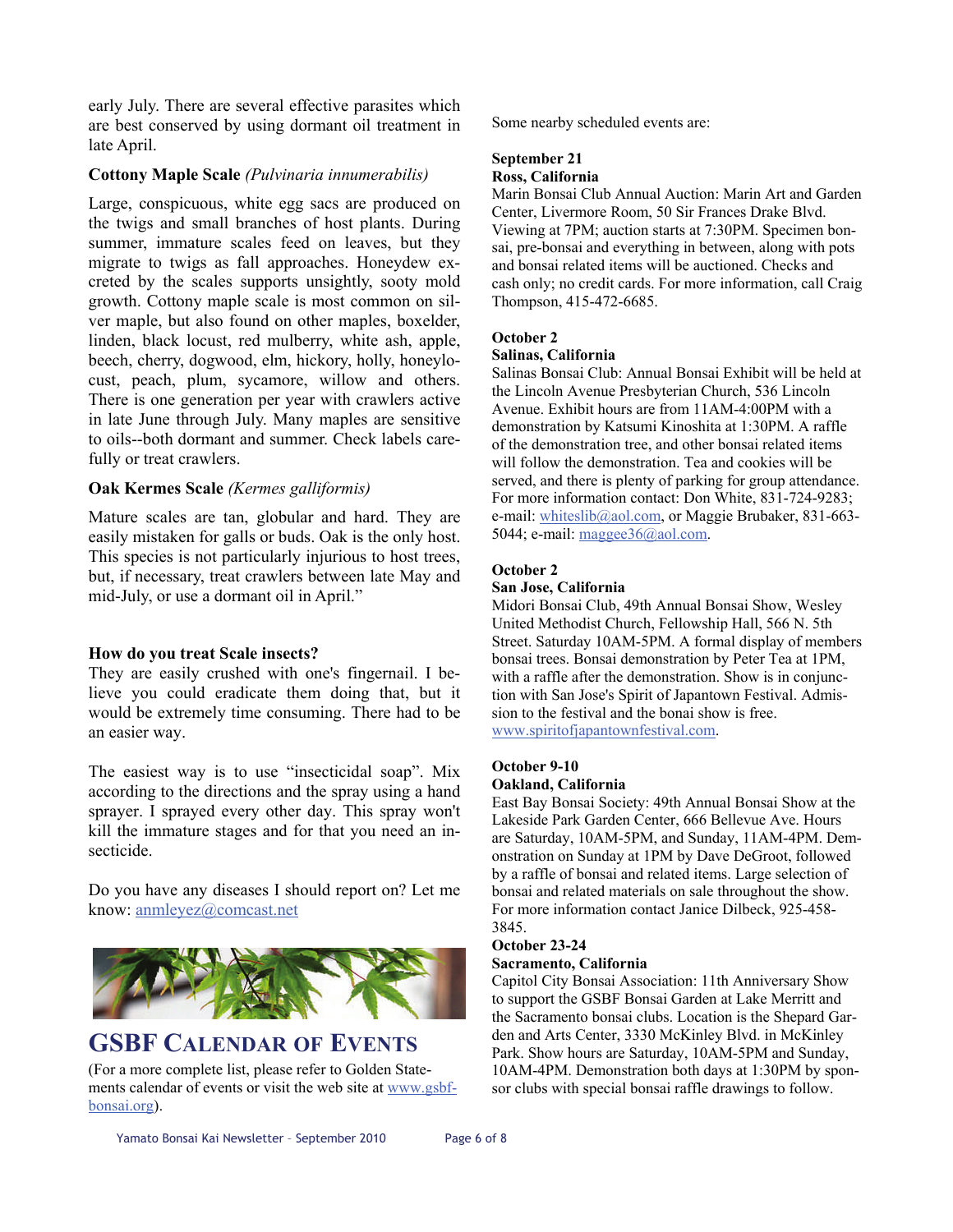Vendor and club member sales areas. Contact is Gary Judd, 916-630-1340.

#### **October 26**

#### **Sacramento, California**

American Bonsai Association: Annual Auction at the Shepard Garden & Arts Center, 3330 McKinley Blvd. Doors open for preview at 6PM and the auction starts at 6:30PM. Sale items to include bonsai in various stages of development and many bonsai-related items, (i.e.,stands, pots, accent plants, etc.). Only Club members are allowed to sell, but the public is welcome to bid. For more information email: [pbholtzen@sbcglobal.net](mailto:pbholtzen@sbcglobal.net)

#### **October 28-31 Santa Clara, California**

Golden State Bonsai Federation Convention XXXIII: "New Face of Bonsai." The "New Faces" will shape the Art of Bonsai for years to come with the guidance and vision of these new teachers, and the GSBF 2010 will be the able to receive the new visions of bonsai and participate in the future of Bonsai. The July/Aug issue of Golden Statements will contain convention registration information. For more information visit <http://www.gsbfconvention.com>

#### **November 12-13 Ross, California**

Marin Bonsai Club Fall show at the Marin Art and Garden Center, Livermore Room, 50 Sir Frances Drake Blvd. Hours are Friday, 5:30PM-10PM. and events include a dinner at \$5 per person; demonstration by Peter Tea, a silent auction and raffle. Saturday hours are 10AM-4PM and include ongoing demonstrations and raffles throughout the

day, tree sales and vendors. For dinner reservations or more information, call Jeanette Arnold, 415-883-2651.

# **YAMATO CLASSIFIEDS**

Notice: *if you want to advertise something in this space, please compose your text and contact the Newsletter Editor.* 

Pre-Bonsai and Bonsai - For Sale – Tony Hayworth has many bonsai and pre-bonsai material for sale… including some large landscape sized bonsai styled trees. These would make great focal points for any landscape or yard re-do projects that you may be planning. I am overstocked and want to move this material to a good home. Is that you? I have a few pots for cheap also.

Contact Tony Hayworth early for best selection. Phone: 510-289-5731 or bonsaicho@comcast.net

~~~~~~~~~~~~~~~~~~~~~~~~~~~~~~~~~~~~

# **THIS MONTH …**

A very Happy Birthday to:

#### **September**

17th – Karen Paulos 27th – Michael Butler

Happy Anniversary and many more 13th – Allen & Marlene Hightower

YAMATO BONSAI KAI - 2010 BOARD

| 510-471-9238 |
|--------------|
| 510-410-5782 |
| 510-537-0326 |
| 510-657-6895 |
| 510-657-6895 |
| 510-792-2677 |
| 925-274-1574 |
| 510-888-1139 |
|              |

# **CONTACT US**

If you need to mail anything to the club in general, please send to:

> **YAMATO BONSAI KAI P. O. Box 2616 Castro Valley, CA 94546-2616**

If there is anything you would like to contribute or comment on regarding the newsletter, contact the editor, Noah Hanna, at [noah@invalidargument.com](mailto:noah@invalidargument.com) 

*If you have moved, or changed your email address, please notify Yamato Bonsai Kai, so that we may update our contact and mailing list information. Thank*